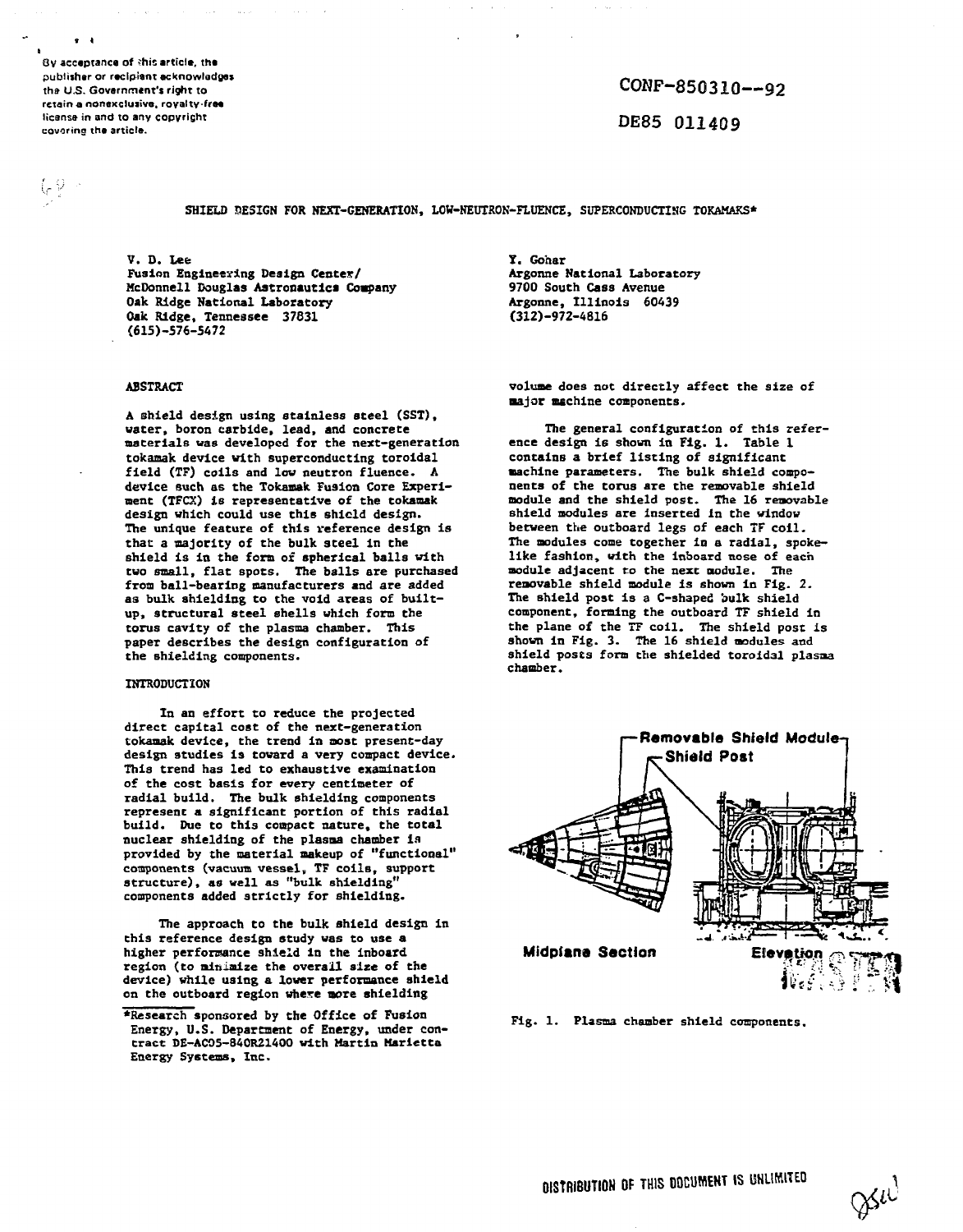| Table 1. Significant parameters of a     |  |
|------------------------------------------|--|
| reference superconducting tokamak design |  |

| Field Axis, $B_r(T)$                    | 3.73          |
|-----------------------------------------|---------------|
| Maximum Field, B <sub>max</sub> (T)     | 10.0          |
| Plasma Current, I (MA)                  | 11.2          |
| Ignition Parameter                      | 1.5           |
| Safety Factor, q                        | 2.4           |
| Beta. X                                 | 5.5           |
| Fusion Power, MW                        | 264.0         |
| Neutron Wall Loading, MW/m <sup>2</sup> | 0.65.         |
| Total D-T Burn Time, s                  | $2 \times 10$ |
|                                         |               |



**Fig. 2. Zegions of bulk shielding and envelope dimensions.**



**SHIELD DESIGN METHODOLOGY**

**The materials for the shielding system were selected based upon tradeoff studies and the results from the previous designs.<sup>1</sup>' <sup>3</sup> Cost, resource availability, and performance were considered in the selection process. The main shielding materials are water, concrete, and steel plates or balls (Fel422, Nitronic 33, or type 316 stainless steel). A small amount of boron carbide is used as a neutron absorber to reduce the activation and nuclear heating in the reactor components and structural materials. A density factor of 0.7 is considered for the**

**boron carbide to avoid the fabrication cost required to obtain a high-density material. Also, a small layer of lead is used as a gamma ray attenuator at the outermost surfaces of the shield to reduce the biological dose in the reactor building and the gamma heating In the reactor components. The low concentration of nickel motivated the use of Fel422 and Hitronic 33 steel alloys. Low-nickel concentration reduces the production of long-lived isotopes, the biological dose after shutdown in the reactor hall, and the steel cost.<sup>4</sup>**

**The use of steel balls as a bulk shield material was investigated primarily because of the projected ease with which an irregular volune could be filled with a relatively high percentage of steel (60Z) at a low cost. The balls are procured froo ball-bearing manufacturers who produce the balls by a mechanical stamping process from bulk rod shapes. This process produces an eclipse ball (spherical ball with two small, flat spots) which is machined to a apherlcal shape for ball bearings. The eclipse balls are acceptable as a bulk shielding material and may be procured at a cost of \$8.50/kg.<sup>5</sup> The comparable cost of steel plates machined to size and with coolant passages Is \$17/kg. The cost of eclipse balls is independent of their size for the range of 0.375 to 0.75-in. diam. This reference design utilized a 1.27-cm-diam. ball.**

**The use of borated stainless steel balls was also investigated. The cost of adding boron to stainless steel depends on the percentage of boron, as shown in Fig. 4. The costs of the steel balls (borated and unbor**ated) are based on quantities of  $3.3 \times 10^6$  kg. **Because of the significantly higher cost of borated steel balls, the reference design is based on unborated, stainless steel balls.**

**The transport calculations were performed using the discrete ordinate code ANISN<sup>6</sup> with Sg symmetric angular quadrature set and P.**

**legendre expansion for the scattering cross sections. A 67-ultigroup, cross-section set (46 neutrons and\_21 photons), collapsed from the CTR library,<sup>7</sup> was used for ANISN calculations. The MACKLIB<sup>8</sup> was employed to calculate the nuclear-response functions (nuclear heating, radiation damage, gas production, etc.). For radioactivity and dose equivalent after shutdown, the calculations follow the ANISN-RACC-ANISN<sup>9</sup> path. The ANISN code was first used to obtain the steady-state neutron fluxes in each interval of the geometry. These fluxes, after normalization for proper vail loading, were used by the RACC code to generate the decay gamma source distributions for vari**ous operating and decay times. Decay gamma **transport was then performed with the ANISN code to obtain the dose equivalent for each operating and decay time.**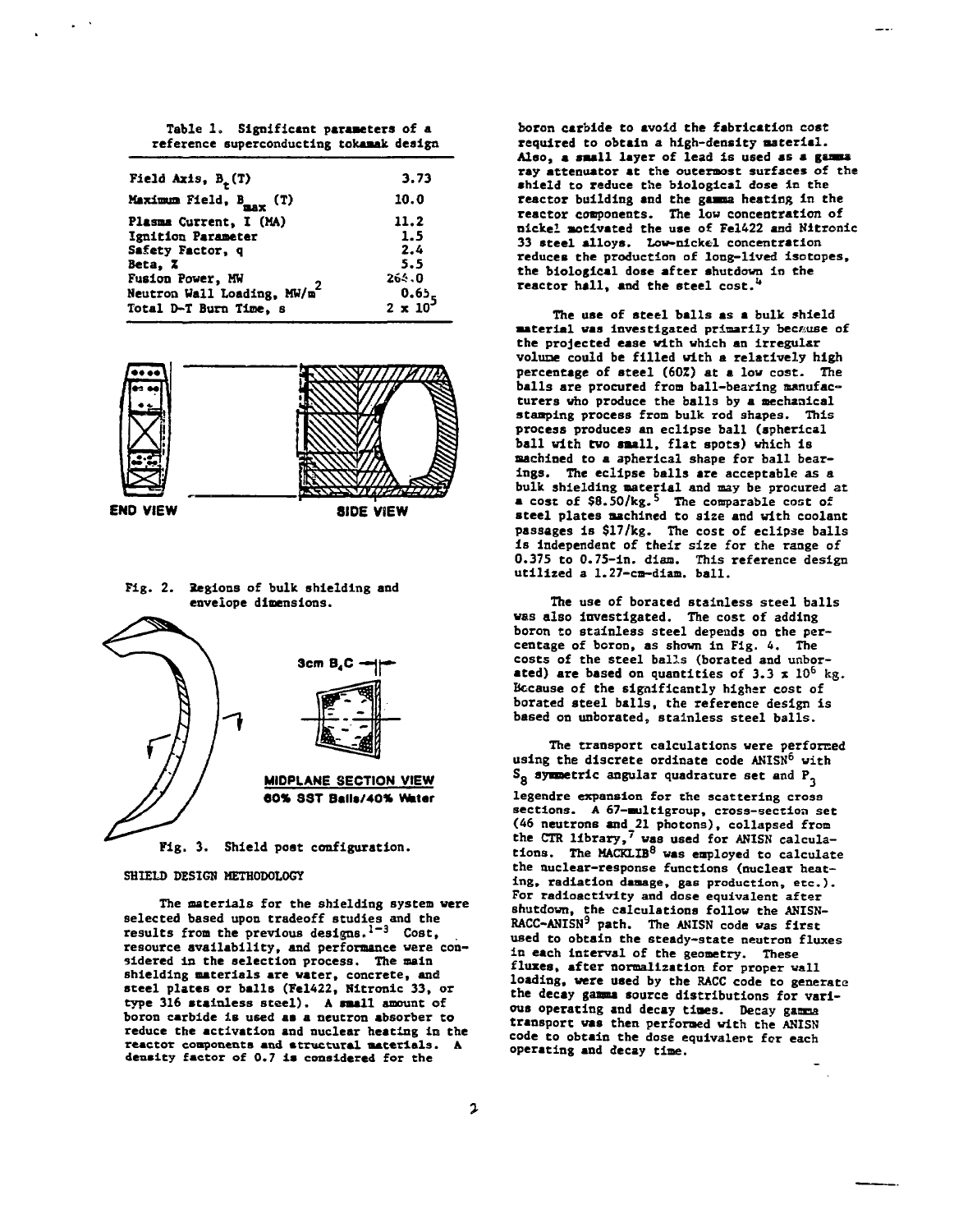

**SHIELD DESIGN CRITERIA**

**The main function of the shield during reactor operation is to reduce the neutron and photon leakage intensities from the shield to an acceptable level. This reduction ensures that (a) the different reactor components are protected from radiation damage and excessive nuclear heating, (b) the neutron reaction rates in the reactor components outside the shield system are reduced to avoid high-biological dose in the reactor hall after shutdown, and (c) the worker and the public are protected from radiation exposure. Another shield function is to attenuate the decay gamma rays so that personnel are permitted access to the reactor hall within one day after shutdown with all shields In place.**

**TFCX Is designed to operate for 2 x 10<sup>5</sup> s, with 0.65-MW/m<sup>2</sup> D-T neutron wall loading. Under such operating conditions, the nuclear heating is the main driver for the shield design from the TF coils' point of view. The radiation-damage parameters in the TF coil components and the thermal-insulator layers are ouch lower than any design limits as discussed in ref. 10. The nuclear heating Impacts the refrigeration power required since about 500 H of electrical power is consumed to remove 1 W from the TF colls at 4\*K. This removal efficiency calls for minimizing the nuclear energy deposition In the coils. Therefore, the maximum nuclear heating is limited to 1 Ktf/m<sup>3</sup> to assure low-refrigeration power, simple TF coil design, and cryogenic stability during operation.**

**In general, the effect of radiation on the superconductor coils tends to lower their performance. For HbTi superconductor material, irradiation experiments<sup>11</sup>" <sup>15</sup> show that the critical current density is decreased by ~10Z** at  $4 \times 10^{18}$   $\text{n/cm}^2$  (E > 0.1 MeV) neutron fluence **while the critical temperature Is unchanged.** The maximum atomic displacement rate in the copper stabilizer was limited to 4 x 10<sup>-4</sup> dpa. **copper stabiliser was limited to 4 x^lO"<sup>1</sup>\* dpa, ahleh is corresponding to the 5 x 10~<sup>8</sup> fl-cm increase in the electrical resistivity.**

**The most eensltlvie component in the coil is the insulator materials because the radiation damage in them is irreversible and limits the operating life of the coil. G-10, G-ll, or polyimide materials are used in the superconductor coils for thermal and electrical insula-tion. Irradiation work at 4°K1 6 ~ <sup>1</sup> <sup>7</sup> suggests that polyimide can be used up to 10<sup>1</sup> <sup>0</sup> rads and retains 75Z to 80Z of its mechanical strength. G-10 and G-ll shoo serious degradation at ~2 x 10<sup>9</sup> rads. Therefore, dose limits to the polyimide thermal insulation were limited to 5 x 10<sup>9</sup> rads, vhile the limit to the TF coil** conductor insulation was held to  $2.5 \times 10^8$ **rads.**

**The personnel access to the reactor hall within one day after shutdown requires the satisfaction of regulations pertaining to occupational exposure. Federal regulations<sup>18</sup> limit the occupational dose to 5 rem/y, with a. maximum of 3 rem/quarter. Occupational exposure based on working 8 h per day and 40 h per week is 2.5 mrem/h. However, the current practice In the nuclear industry, the exposure policy of the Department of Energy (DOE), and the national laboratories' regulations is to reduce radiation exposures as low as reasonably achievable (ALARA). Specficially for facilities being designed, DOE-5480.1 states the following:**

**"Exposure rates in work areas should be reduced as low as reasonably achievable by proper facility design and equipment layout. Design factors to consider are: occupancy time, source terms, spacing, processes, equipment, and shielding. Onsite personnel exposure levels less than one-fifth of the permissible dose equivalent limits prescribed in this chapter should be used as a design objective."**

**This policy limits onsite workers to less than 1 rea/y (0.5 mrem/h), which is the design goal for this study.**

## **INBOARD SHIELD**

**The inboard shield parameters used in the neutronic analysis are shown in Table 2. The**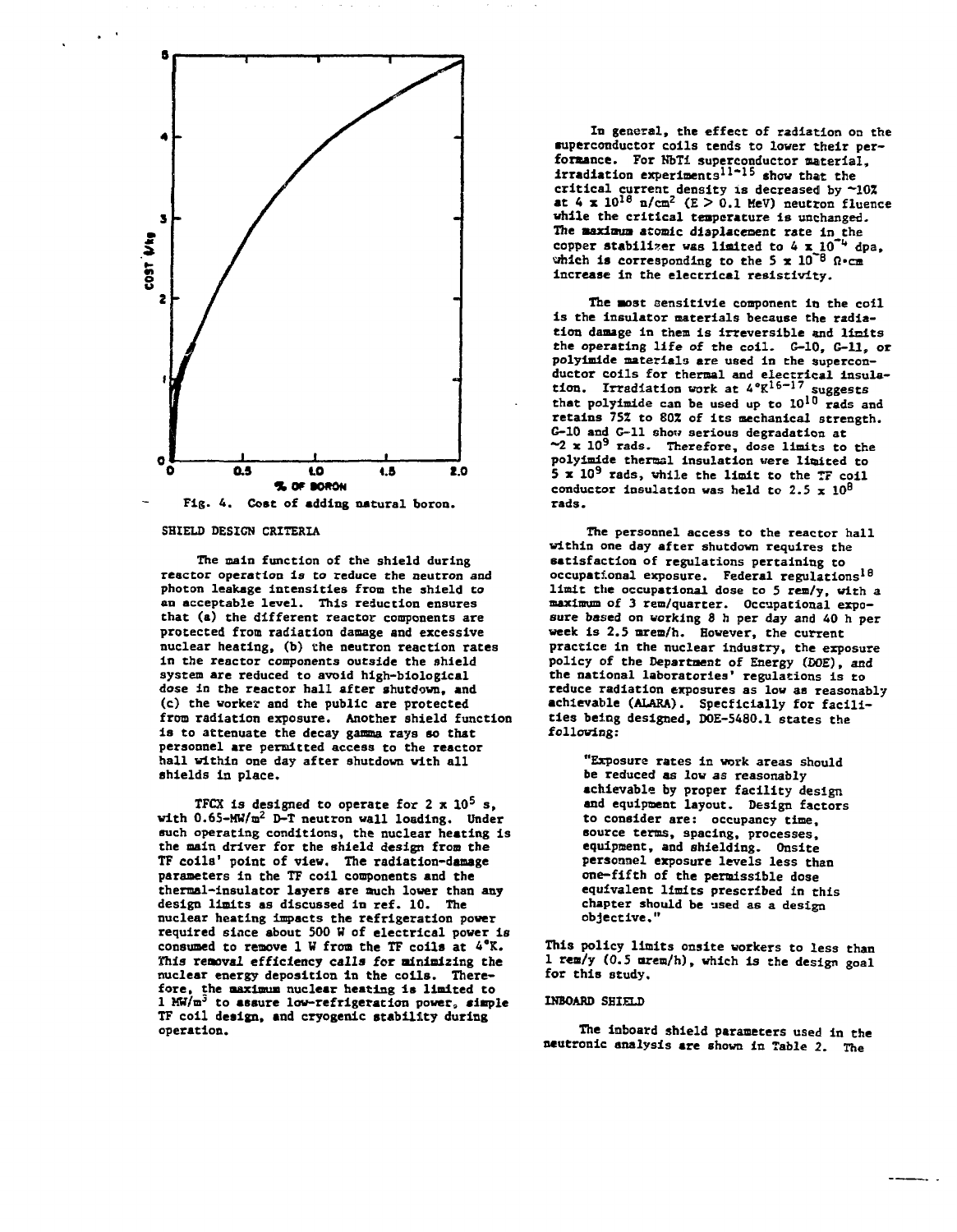total shield thickness is 60 cm, with a basic composition of 80% type 316 steel, 20% H<sub>2</sub>O with

2 cm of boron carbide with a density factor of 0.7. This concept is based on optimization<br>studies from previous designs.<sup>2,10,19-21</sup> Although these studies used the type 316 steel in the neutronic analyses, Fel422 or Nitronic 33 steel are the preferable reference materials, due to the lower nickel content. The bulk shield material is in the form of layered plates with machined coolant passages.

| Table 1. Soboard shield permusers mad in the emirate for the |  |  |  |
|--------------------------------------------------------------|--|--|--|
| august nominant auf deutgen.                                 |  |  |  |

| <b>Essa Recription</b>           |                   | letim (m)         | --<br>(m)      | Cruposition Volume Persontage                                     |
|----------------------------------|-------------------|-------------------|----------------|-------------------------------------------------------------------|
| 77 anns                          | 121               | 116               | s              | 100% type 316 steel                                               |
| 17 mil                           | 126               | 191               | 63             | <b>я мл. 13 с. 43 гле</b><br>316 steel. El implicer               |
| $T$ case                         | 191               | 196               | л              | 100 type 316 steel                                                |
| Thormal immulator                | 196               | 201               | 7              | 12 insulator                                                      |
| <b>Tacum votes!</b>              | 203               | 213               | 10             | 1002 type 316 steel                                               |
| Gas                              | 213               | 216               | 3              | <b>Tacana</b>                                                     |
| <b>Baisle jacket</b>             | 226               | 218               | 2              | 1000 cyps 316 steel                                               |
| Borne carbide shield             | 218               | 220               | т              | 100% B <sub>A</sub> C (0.7 factor)                                |
| <b>Steal shield</b>              | 220               | 174               | ю<br>56        | BOX type 316 steel, 202 3-0                                       |
| Pirat mil                        | 274               | 276               | L2             | 500 type 116 stock, 500 1.0                                       |
| Cresidte armer                   | 276               | 221               | 5              | 100E C                                                            |
| teran-off<br>Planna<br>Seraproff | 291<br>294<br>506 | 294<br>506<br>913 | 13<br>112<br>, | <b>Tames</b><br>Yamma<br><b>Vacuum</b>                            |
| nes ell                          | 313               | 515               | 1              | 30% % <sub>3</sub> 0, 50% type 116 etcal                          |
| انتماض لاستداءها                 | 513               | 445               | 130            | BOX type 116 stock, 100 BpD.<br>$1 \equiv 1$ <sub>4</sub> C (0.7) |

A trade study was conducted to evaluate the utilization of steel balls as the bulk shield material, which would have resulted in a 60% steel/40%  $H_2$ 0 inboard shield. The resulting

shield would have been 70-cm thick, increasing the overall size of the device and negating the cost benefit of the steel balls. Therefore, the layered plate concept was selected as the reference design.

Table 3 shows a comparison of the design criteria limits to the inboard shield performance.

| Table 3. Inboard shield limits we performance |  |  |  |  |  |  |
|-----------------------------------------------|--|--|--|--|--|--|
|-----------------------------------------------|--|--|--|--|--|--|

| <b>Regulatement</b>                                                                                                              | Listt                                                                        | Performance                                     |  |
|----------------------------------------------------------------------------------------------------------------------------------|------------------------------------------------------------------------------|-------------------------------------------------|--|
| Muclear Meating at 77 Coil Winding.<br>mi//cm <sup>3</sup>                                                                       | 1.0                                                                          | 0.58                                            |  |
| Henry Plusses to $77$ Coil Winding, $n/cn^2$                                                                                     | $4 \times 10^{18}$                                                           | $4.3 \times 10^{33}$                            |  |
| Dess to TF Coil Insulation, $a$ rads<br>Dese to Thermal Insulation, $a$ rads<br>Displacement Damage to Copper<br>Stabilizer, dps | $2 \times 10^9 - 10^{10}$<br>$2 \times 10^9 - 10^{10}$<br>$4 \times 10^{-2}$ | 7.6 = $10^9$<br>3.3 = $10^7$<br>3.2 = $10^{-6}$ |  |

 $a_2$  x 10<sup>70</sup> for G10 or G11 and 10<sup>10</sup> for polyinide.

### OUTBOARD SHIELD

The outboard shield design must prevent the radiation responses in the outboard leg of the TF coil from exceeding the design criteria limits. The shield must also provide a protective radiation shield for maintenance personnel at the outer face of the shield.

Since the location of the outboard TF coil leg is generally determined by ripple requirements, a thicker shield with a lower volume percentage of steel bulk shield material can be accommodated without affecting the overall size of the machine components. Therefore, a trade study<sup>10</sup> was conducted to evaluate the use of lower cost materials that require a thicker shield to compensate for the difference in attenuation characteristics. The shield design is divided into two zones. The first zone is designed to protect the TF coils from radiation damage and excessive nuclear heating. The second zone is located between the outboard legs of the TF coils and must combine with the inner zone to satisfy the dose criterion.

The steel balls concept is used in the inner zone. The evaluations of the inboard shield have shown that a 70-cm shield of steel balls (60% SST/40%  $H_2$ 0) would protect the TF coil systems. Therefore, the inner-zone

reference design is 70-cm thick, with the steel balls as the bulk shield material.

For the second, or outer zone of the outboard shield, three options were evaluated: (a) 106 cm of water in steel tanks (95%  $H_2O$ , 5% type 316 steel, (b) 124 cm of concrete, and<br>(c) an additional 71-cm zone of steel balls  $(60\% \text{ type } 316, 40\% \text{ H}_20)$ . All three options

met the 0.5-mrem/h-after-24-h dose limit. Option (a) was chosen for the reference design due to the cost and handling advantages. Therefore, the geometry and composition of the outboard shield design are shown in Table 4.

| Table 4. Commenty and composition for the outboars shield |
|-----------------------------------------------------------|
|                                                           |

| <b>Lour description</b> |      | Thickness, co Composition percentage volume |  |
|-------------------------|------|---------------------------------------------|--|
| fini mli                | 2    | 50% H <sub>2</sub> 0, 50% type 316 steel    |  |
| Steel balls shield      | 40   | 402 H2O, 602 type 316 steel                 |  |
| Boron cartide shield    |      | 1001 BLC (0.7 DF)                           |  |
| <b>Lond shield</b>      |      | 100175                                      |  |
| Riological shirld       | 206  | 95% N <sub>2</sub> O, 5% type 316 steel     |  |
| Serve carbide shield    |      | 100% BLC (0.7 DF)                           |  |
| <b>Lead shinld</b>      |      | 1007 PM                                     |  |
|                         | ш. — |                                             |  |
|                         |      |                                             |  |

#### CONCLUSION

A shield design was developed for a reference configuration of the next-generation tokamak device with superconducting TF coils and low D-T neutron fluence. The shield design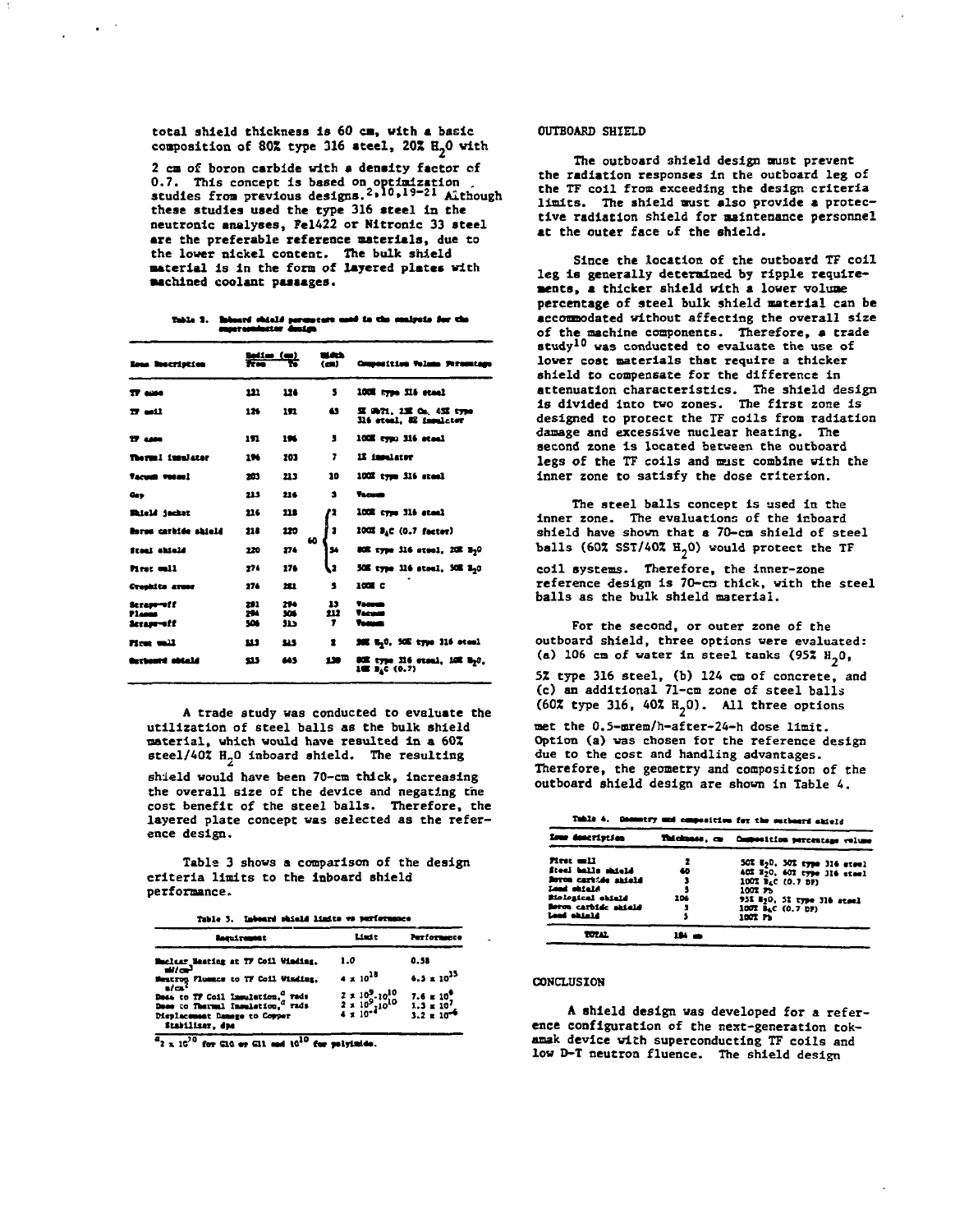**uses a high-volune percentage of bulk-shield material (801 layered steel plates) la the inboard design while using a lower volume percentage of bulk-shield material (602 steel balls) in the outboard design. Use of the** high-volume, moderate-cost, steel-plate material **on the inboard shield reduces the radial build by 10 cm. Use of the low-volume, low-cost, steel-ball material on the outboard shield design significantly reduces the cost of the shield system. The shield-system cost was 4Z of the total direct cost of the facility.<sup>17</sup>**

#### **REFERENCES**

 $\mathbf{n}=\frac{d}{2}$ 

**1. Y. Gohar, "Low Cose Shield for Tokamak** Fusion Reactors," Nucl. Technol./Fusion 4, **373 (1983).**

**2. Y. Gohar and M. A. Abdou, "U.S. INTOR Radiation Shield Design," Proceedings 6th International Conference on Radiation Shielding (1983).**

**3. J. Kirchner and B. A. Engholm, "Material Considerations in the Fusion Engineering Device (FED) Bulk Shield Design," J. Nucl.** Mater. 103 & 104, 609 (1981).

**4. C. C. Baker et al., "STARFIRE - A Commercial Tokamak Fusion Power Plant Study," ANL/FFP/80-1, Argonne National Laboratory (1980).**

**5. J. Kirchner to G. M. Fuller, "Revised Cost of 304 SS Shielding," Internal Communication, FEDC-M-83-RE-113.**

**6. W. W. Engle, Jr., "A User's Manual for ANISN, A One Dimensional Discrete Ordinates Code with Anisotropic Scattering," ORGDP-K-1963, Oak Ridge Gaseous Diffusion Plant (1967).**

**7. R. W. Roussin et al., "The CTR Processed Multigroup Cross Section Library for Neutronics Studies," ORNL/RSIC-37, Oak Ridge National Laboratory (1980).**

**8. Y. Gohar and M. A. Abdou, MACKLIB-IV: A Library of Nuclear Response Functions Generated** with MACK-IV Computer Program from ENDF/B-IV, **Argonne National Laboratory, ANL/FPP/TM-106 (1978).**

**9. J. Jung, "Theory and Use of Radioactivity Code RACC," Argonne National Laboratory, ANL/FPP/TM-122 (1979).**

**10. S. Yang and Y. Gohar, "Shielding Optimization for TFCX," Sixth Topical Meeting on the Technology of Fusion Energy, San Francisco, California (March 3-7, 1985).**

**11. M. Soil, C. A. M. Van der Klein, H. Bauer, and G. Vogel, IEEE Trans. Magn. 11, p. 173 (1975).**

**12. K. Schaslz and G. Ischenko, "Superconductivity of NbTi50 After Heavy Ion Irradiation at Low Temperature and High Fluences," J. of Nuc. Mat'Is. 67, p. 109 (1977).**

**13. A. R. Sueedler, P. £. Cox, and S. Moehlecke, "Neutron Irradiation of Super**conducting Compounds." J. of Nuc. Mat'ls. 72, **p. 50 (1978).**

**14. B. S. Brown, "Radiation Effects In Superconducting Fusion-Magnet Materials," J. of Nuc. Mat'ls. 97, p. 1 (1981).**

**15. B. Ulloaier, "Radiation Damage in CTR Magnet Components," Proc. Conf. on Radiation Effects and Tritium Technology for Fusion Reactors, Gatlinburg, TN, Vol. II, p. 403 (1975).**

**16. J. M. Williams, C. E. Klabunde, J. K. Pedman, R. R. Coltoan, and R. L. Chaplin, "The Effect of Irradiation on the Copper Normal Metal of a Composite Superconductor," IEEE Transaction of Magnetics, Vol. 1, p. 731 (May 1979).**

**17. T. Kato and S. Takaoura, "Effect of Low Temperature Reactor Irradiation and Organic Insulators in Superconducting Magnets (III), Cryogenic Engineering 15, p. 173 (1980).**

**IS. U.S. Nuclear Regulatory Commission, "Standard for Protection Against Radiation," U.S. NBC Rules and Regulations, Title 10, Chapter 1, Part 20 (1977).**

**19. Y. Gohar and M. A. Abdou, "INTOR Radiation Shielding for Personnel Access," Ninth Symp. on Engrg. Problems of Fus. Res., Chicago, IL (October 26-29, 1981).**

**20. Y. Gohar, "FED/INT0R Activation and Biological Dose," Trans, of An. Nuc. Soc. 43 (19B2).**

**21. Y. Gchar and M. Abdou, "INTOR Radiation Shielding System," Trans, of Am. Nuc. Soc. 40 (1981).**

**22. Princeton Plasma Physics Laboratory Report No. A-AXXX-8406-012, "1TCX Cost Estimates and Summary Tables" (July 2, 1984).**

----